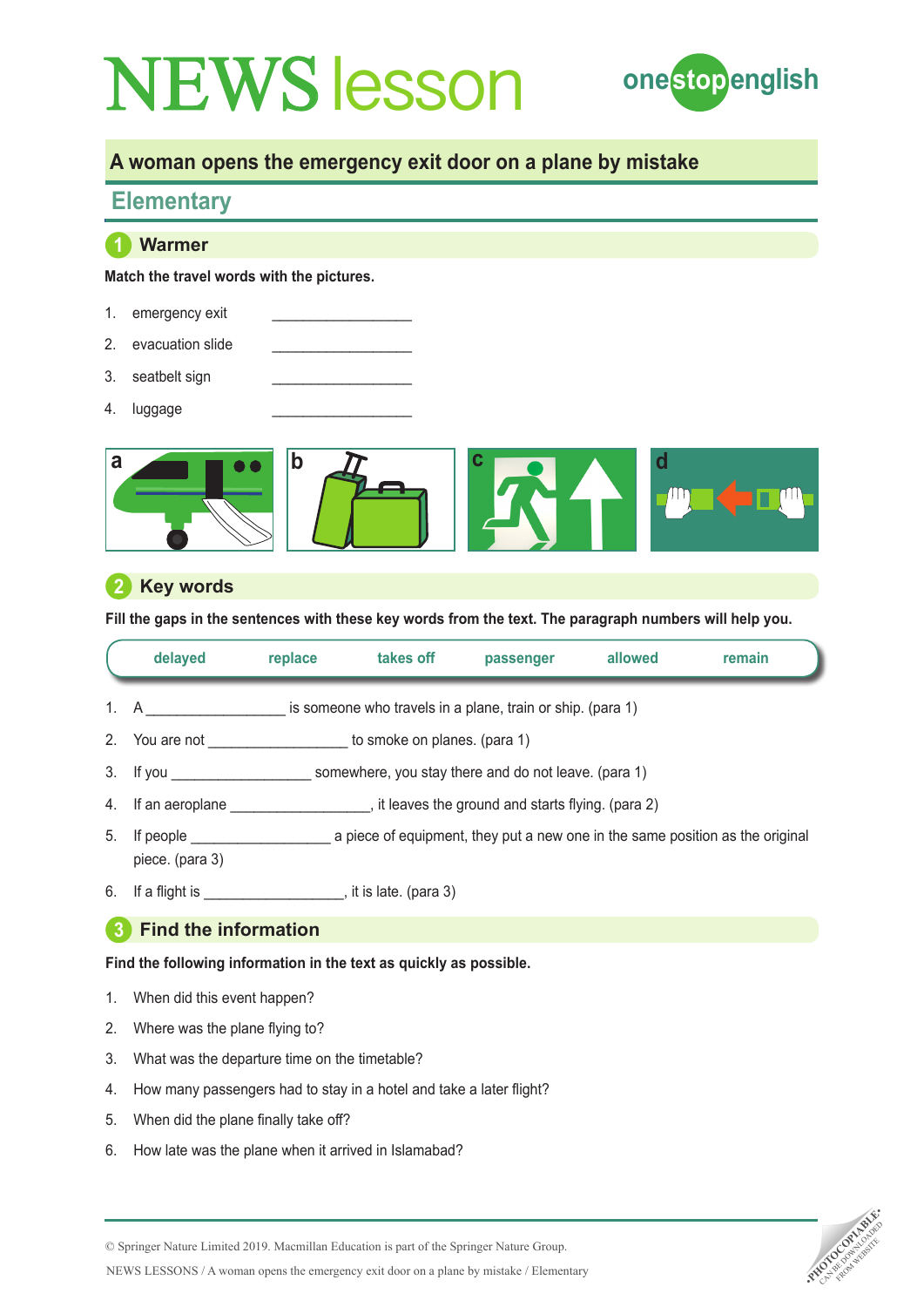

## **A woman opens the emergency exit door on a plane by mistake**

## **Elementary**

#### **A woman opens the emergency exit door on a plane by mistake 4 July, 2019**

- 1 On Friday, 7 June, a Pakistan Airlines flight was ready to leave Manchester Airport for Islamabad in Pakistan. All the passengers were on the plane. The departure time was 21.20. The seatbelt signs were switched on, so passengers were not allowed to stand up and had to remain in their seats. Then something unusual happened.
- 2 A woman decided that she had to go to the toilet. So she got up and walked to the back of the plane. The toilet door was clearly marked 'TOILET', but the woman opened a door next to the toilet. This door was the emergency exit and, when she opened it, the evacuation slide opened. Because of this, the plane was not able to take off.
- 3 All the passengers had to leave the plane. When the evacuation slide has opened, there are two possibilities. Workers can replace the slide at the airport, but the flight will be delayed for a long time. Or the plane can take off without an evacuation slide and replace it when it has landed. In this situation, the number of passengers on the plane must be smaller for safety reasons.
- 4 Thirty-eight passengers had to stay at a hotel at Manchester Airport and take a flight the next day. The other passengers got back on the plane, and it finally took off at 05.00 on Saturday morning. It arrived in Islamabad at 14.10 – more than seven hours late. Some passengers found that their luggage was still in Manchester. But perhaps they were lucky because the woman did not try to use the toilet when the plane was in the air!

#### **4 Comprehension check**

**Match the beginnings to the endings to make statements about the text.**

- 1. The passengers were not allowed to stand up because …
- 2. A woman got up and …
- 3. There was a door clearly marked 'TOILET', but …
- 4. This wasn't a toilet door; …
- 5. When she opened the door, …
- 6. If the captain decides to replace the evacuation slide once the plane has landed, …

### **5 Chunks**

#### **Rearrange the words to make phrases from the text.**

- 1. the time 9.20 was pm departure
- 2. for delayed a time long
- 3. on at morning five Saturday o'clock
- seven more hours late than
- a. … it was an emergency exit.
- b. … the number of passengers on the plane must be smaller for safety reasons.
- c. ... the seatbelt signs were switched on.
- d. ... the evacuation slide opened.
- e. … the woman decided to open a door next to the toilet.
- f. … walked to the back of the plane.



© Springer Nature Limited 2019. Macmillan Education is part of the Springer Nature Group.

NEWS LESSONS / A woman opens the emergency exit door on a plane by mistake / Elementary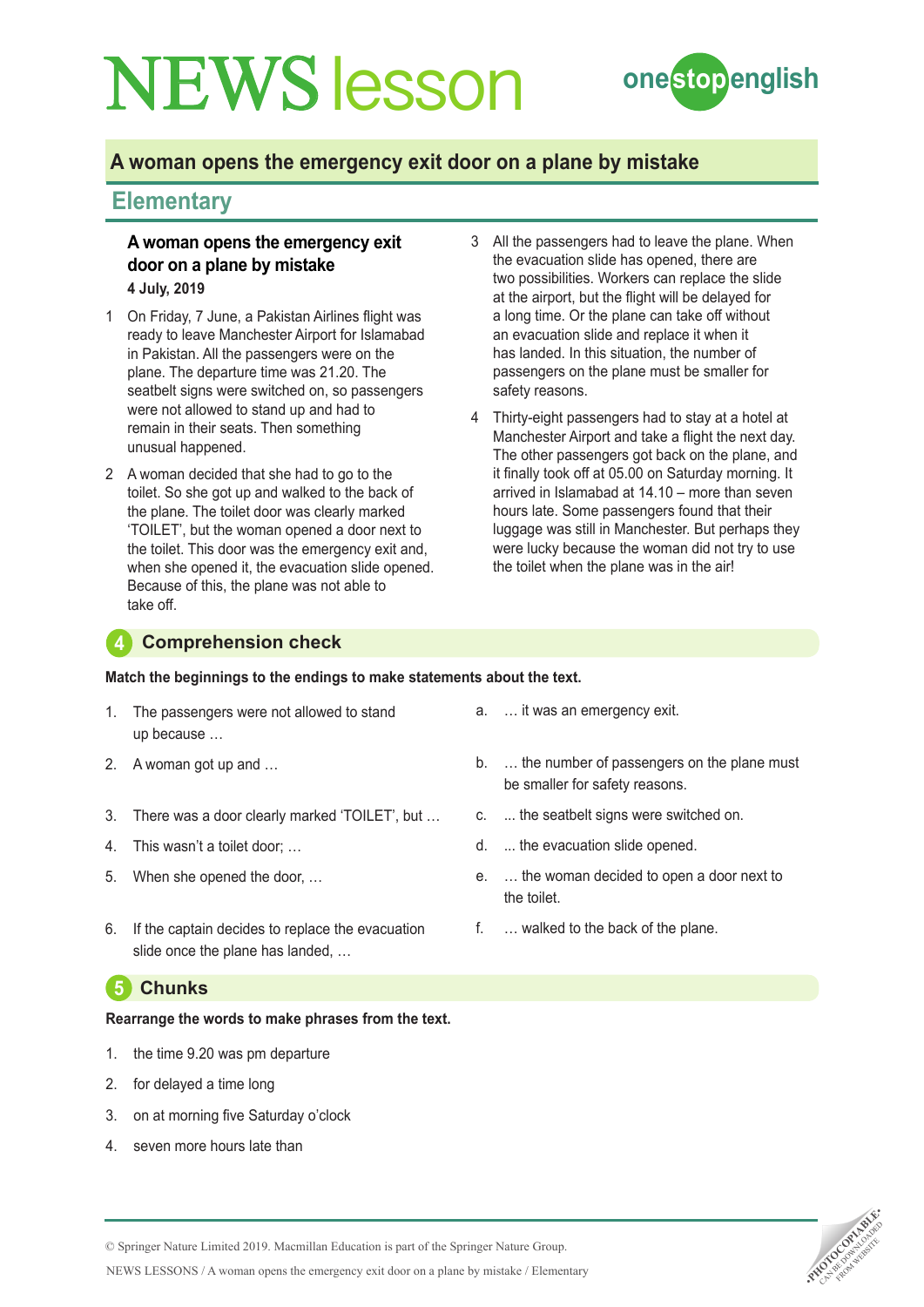

## **A woman opens the emergency exit door on a plane by mistake**

## **Elementary**

#### **6 Two-word expressions**

**Match the words in the left-hand column with the words in the right-hand column to make expressions from the text.**

| 1. emergency | a. sign |
|--------------|---------|
| 2. safety    | b. door |
| 3. seatbelt  | c. exit |
| 4. toilet    | reasons |



**Complete the spelling of these words from the text.**

- 1.  $d$   $p$ a  $t$ u  $e$
- 2.  $p_s$  en \_\_ r
- 3.  $s_f$
- 4.  $pl_n$
- **8 Discussion**
- **• Do you think flying is the best way to travel? Why? Why not?**
- **• Do you think flying is safe? Why? Why not?**